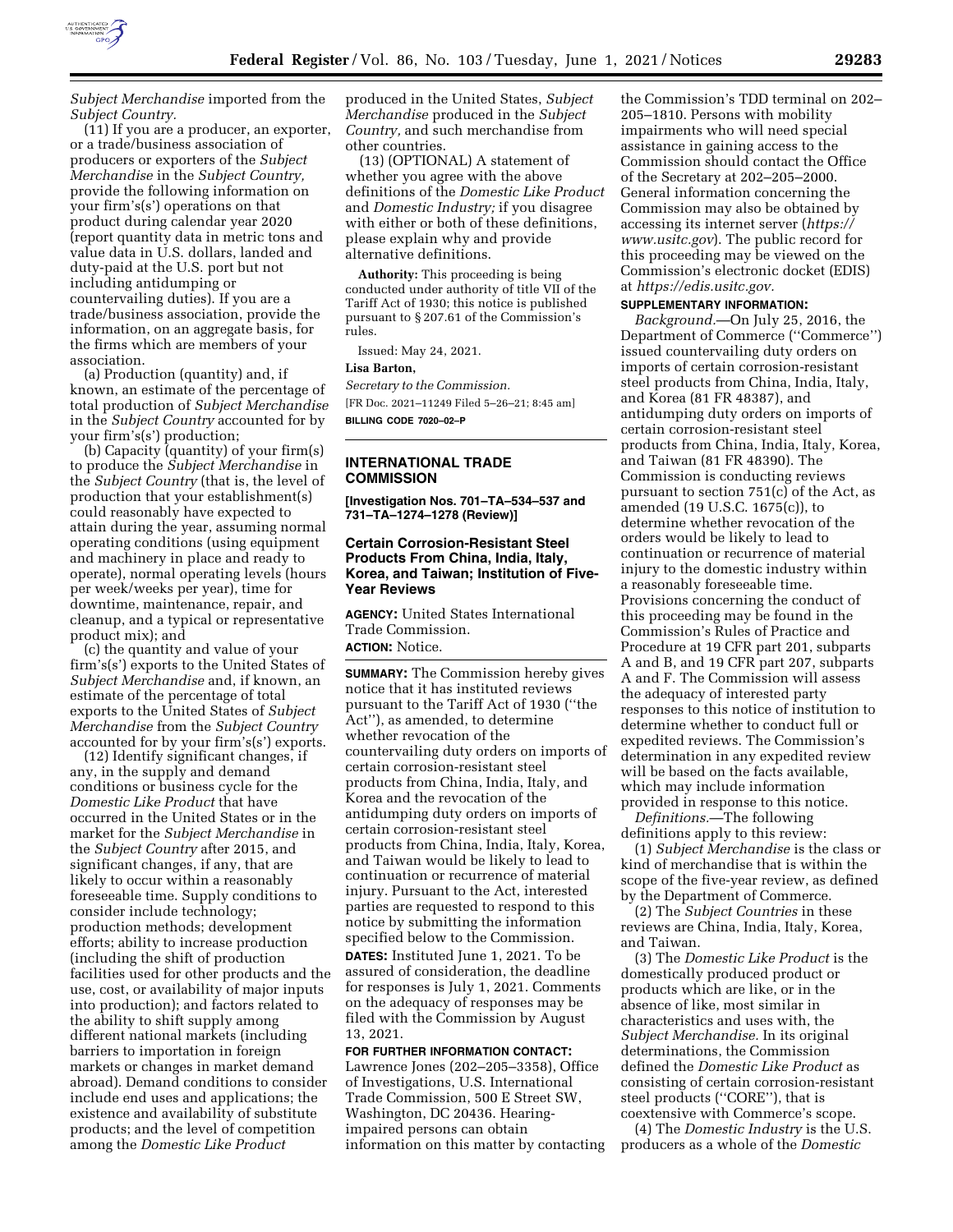(5) The *Order Date* is the date that the antidumping and countervailing duty orders under review became effective. In these reviews, the *Order Date* is July 25, 2016.

(6) An *Importer* is any person or firm engaged, either directly or through a parent company or subsidiary, in importing the *Subject Merchandise* into the United States from a foreign manufacturer or through its selling agent.

*Participation in the proceeding and public service list.*—Persons, including industrial users of the *Subject Merchandise* and, if the merchandise is sold at the retail level, representative consumer organizations, wishing to participate in the proceeding as parties must file an entry of appearance with the Secretary to the Commission, as provided in § 201.11(b)(4) of the Commission's rules, no later than 21 days after publication of this notice in the **Federal Register**. The Secretary will maintain a public service list containing the names and addresses of all persons, or their representatives, who are parties to the proceeding.

Former Commission employees who are seeking to appear in Commission five-year reviews are advised that they may appear in a review even if they participated personally and substantially in the corresponding underlying original investigation or an earlier review of the same underlying investigation. The Commission's designated agency ethics official has advised that a five-year review is not the same particular matter as the underlying original investigation, and a five-year review is not the same particular matter as an earlier review of the same underlying investigation for purposes of 18 U.S.C. 207, the post-employment statute for Federal employees, and Commission rule 201.15(b) (19 CFR 201.15(b)), 79 FR 3246 (Jan. 17, 2014), 73 FR 24609 (May 5, 2008). Consequently, former employees are not required to seek Commission approval to appear in a review under Commission rule 19 CFR 201.15, even if the corresponding underlying original investigation or an earlier review of the same underlying investigation was pending when they were Commission employees. For further ethics advice on this matter, contact Charles Smith, Office of the General Counsel, at 202– 205–3408.

*Limited disclosure of business proprietary information (BPI) under an administrative protective order (APO) and APO service list.*—Pursuant to § 207.7(a) of the Commission's rules, the Secretary will make BPI submitted in this proceeding available to authorized applicants under the APO issued in the proceeding, provided that the application is made no later than 21 days after publication of this notice in the **Federal Register**. Authorized applicants must represent interested parties, as defined in 19 U.S.C. 1677(9), who are parties to the proceeding. A separate service list will be maintained by the Secretary for those parties authorized to receive BPI under the APO.

*Certification.*—Pursuant to § 207.3 of the Commission's rules, any person submitting information to the Commission in connection with this proceeding must certify that the information is accurate and complete to the best of the submitter's knowledge. In making the certification, the submitter will acknowledge that information submitted in response to this request for information and throughout this proceeding or other proceeding may be disclosed to and used: (i) By the Commission, its employees and Offices, and contract personnel (a) for developing or maintaining the records of this or a related proceeding, or (b) in internal investigations, audits, reviews, and evaluations relating to the programs, personnel, and operations of the Commission including under 5 U.S.C. Appendix 3; or (ii) by U.S. government employees and contract personnel, solely for cybersecurity purposes. All contract personnel will sign appropriate nondisclosure agreements.

*Written submissions.*—Pursuant to § 207.61 of the Commission's rules, each interested party response to this notice must provide the information specified below. The deadline for filing such responses is July 1, 2021. Pursuant to § 207.62(b) of the Commission's rules, eligible parties (as specified in Commission rule 207.62(b)(1)) may also file comments concerning the adequacy of responses to the notice of institution and whether the Commission should conduct an expedited or full review. The deadline for filing such comments is August 13, 2021. All written submissions must conform with the provisions of § 201.8 of the Commission's rules; any submissions that contain BPI must also conform with the requirements of §§ 201.6, 207.3, and 207.7 of the Commission's rules. The Commission's *Handbook on Filing Procedures,* available on the

Commission's website at *https:// www.usitc.gov/documents/handbook*\_ *on*\_*filing*\_*procedures.pdf,* elaborates upon the Commission's procedures with respect to filings. Also, in accordance with §§ 201.16(c) and 207.3 of the Commission's rules, each document filed by a party to the proceeding must be served on all other parties to the proceeding (as identified by either the public or APO service list as appropriate), and a certificate of service must accompany the document (if you are not a party to the proceeding you do not need to serve your response).

Please note the Secretary's Office will accept only electronic filings at this time. Filings must be made through the Commission's Electronic Document Information System (EDIS, *https:// edis.usitc.gov*). No in-person paperbased filings or paper copies of any electronic filings will be accepted until further notice.

No response to this request for information is required if a currently valid Office of Management and Budget (''OMB'') number is not displayed; the OMB number is 3117 0016/USITC No. 21–5–487, expiration date June 30, 2023. Public reporting burden for the request is estimated to average 15 hours per response. Please send comments regarding the accuracy of this burden estimate to the Office of Investigations, U.S. International Trade Commission, 500 E Street SW, Washington, DC 20436.

*Inability to provide requested information.*—Pursuant to § 207.61(c) of the Commission's rules, any interested party that cannot furnish the information requested by this notice in the requested form and manner shall notify the Commission at the earliest possible time, provide a full explanation of why it cannot provide the requested information, and indicate alternative forms in which it can provide equivalent information. If an interested party does not provide this notification (or the Commission finds the explanation provided in the notification inadequate) and fails to provide a complete response to this notice, the Commission may take an adverse inference against the party pursuant to § 776(b) of the Act (19 U.S.C. 1677e(b)) in making its determinations in the reviews.

*Information To Be Provided in Response to This Notice of Institution:* If you are a domestic producer, union/ worker group, or trade/business association; import/export *Subject Merchandise* from more than one *Subject Country;* or produce *Subject Merchandise* in more than one *Subject Country,* you may file a single response.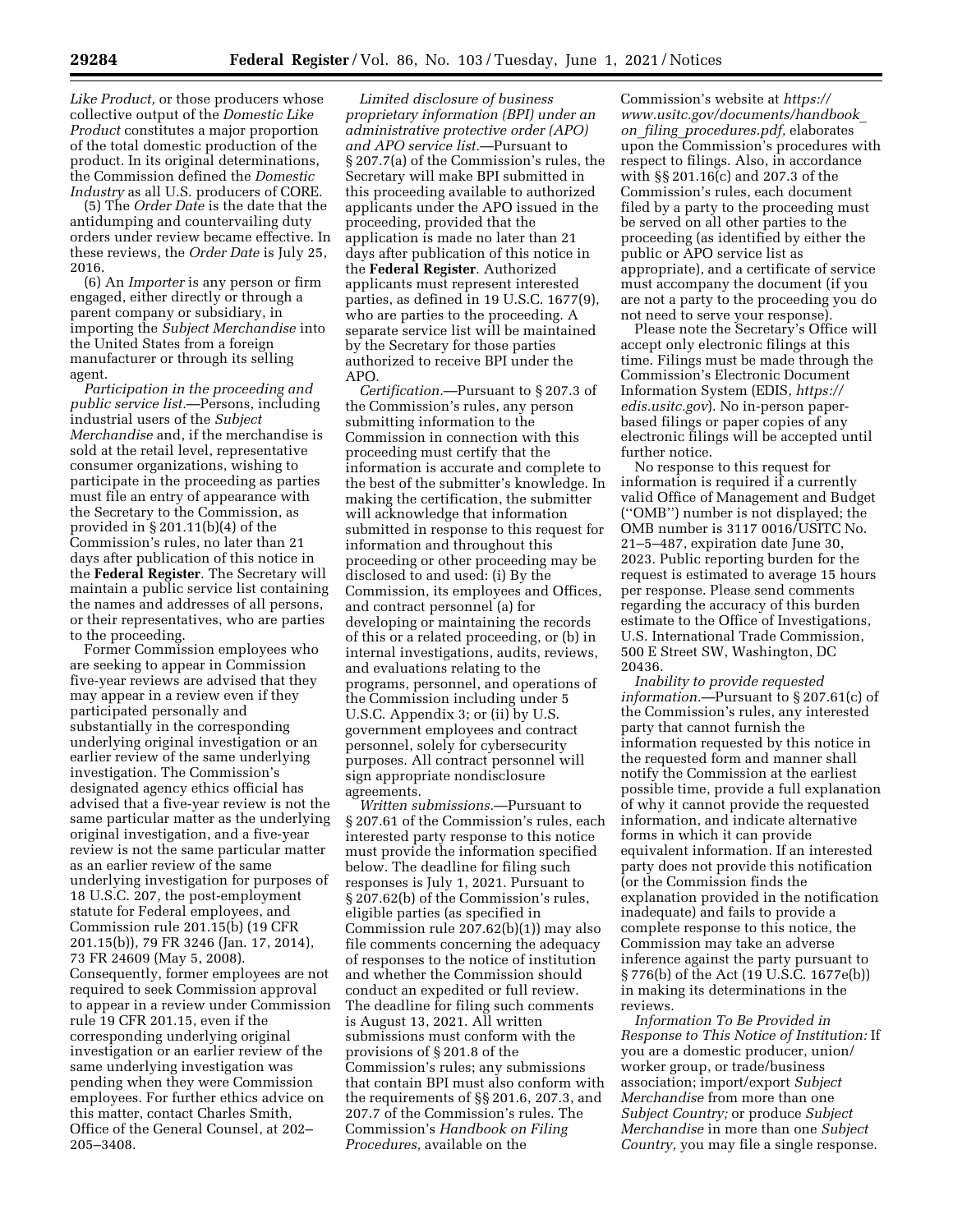If you do so, please ensure that your response to each question includes the information requested for each pertinent *Subject Country.* As used below, the term ''firm'' includes any related firms.

(1) The name and address of your firm or entity (including World Wide Web address) and name, telephone number, fax number, and Email address of the certifying official.

(2) A statement indicating whether your firm/entity is an interested party under 19 U.S.C. 1677(9) and if so, how, including whether your firm/entity is a U.S. producer of the *Domestic Like Product,* a U.S. union or worker group, a U.S. importer of the *Subject Merchandise*, a foreign producer or exporter of the *Subject Merchandise,* a U.S. or foreign trade or business association (a majority of whose members are interested parties under the statute), or another interested party (including an explanation). If you are a union/worker group or trade/business association, identify the firms in which your workers are employed or which are members of your association.

(3) A statement indicating whether your firm/entity is willing to participate in this proceeding by providing information requested by the Commission.

(4) A statement of the likely effects of the revocation of the antidumping and countervailing duty orders on the *Domestic Industry* in general and/or your firm/entity specifically. In your response, please discuss the various factors specified in § 752(a) of the Act (19 U.S.C. 1675a(a)) including the likely volume of subject imports, likely price effects of subject imports, and likely impact of imports of *Subject Merchandise* on the *Domestic Industry.* 

(5) A list of all known and currently operating U.S. producers of the *Domestic Like Product.* Identify any known related parties and the nature of the relationship as defined in § 771(4)(B) of the Act (19 U.S.C. 1677(4)(B)).

(6) A list of all known and currently operating U.S. importers of the *Subject Merchandise* and producers of the *Subject Merchandise* in each *Subject Country* that currently export or have exported *Subject Merchandise* to the United States or other countries since the *Order Date.* 

(7) A list of 3–5 leading purchasers in the U.S. market for the *Domestic Like Product* and the *Subject Merchandise*  (including street address, World Wide Web address, and the name, telephone number, fax number, and Email address of a responsible official at each firm).

(8) A list of known sources of information on national or regional

prices for the *Domestic Like Product* or the *Subject Merchandise* in the U.S. or other markets.

(9) If you are a U.S. producer of the *Domestic Like Product,* provide the following information on your firm's operations on that product during calendar year 2020, except as noted (report quantity data in short tons and value data in U.S. dollars, f.o.b. plant). If you are a union/worker group or trade/business association, provide the information, on an aggregate basis, for the firms in which your workers are employed/which are members of your association.

(a) Production (quantity) and, if known, an estimate of the percentage of total U.S. production of the *Domestic Like Product* accounted for by your firm's(s') production;

(b) Capacity (quantity) of your firm to produce the *Domestic Like Product* (that is, the level of production that your establishment(s) could reasonably have expected to attain during the year, assuming normal operating conditions (using equipment and machinery in place and ready to operate), normal operating levels (hours per week/weeks per year), time for downtime, maintenance, repair, and cleanup, and a typical or representative product mix);

(c) the quantity and value of U.S. commercial shipments of the *Domestic Like Product* produced in your U.S. plant(s);

(d) the quantity and value of U.S. internal consumption/company transfers of the *Domestic Like Product*  produced in your U.S. plant(s); and

(e) the value of (i) net sales, (ii) cost of goods sold (COGS), (iii) gross profit, (iv) selling, general and administrative (SG&A) expenses, and (v) operating income of the *Domestic Like Product*  produced in your U.S. plant(s) (include both U.S. and export commercial sales, internal consumption, and company transfers) for your most recently completed fiscal year (identify the date on which your fiscal year ends).

(10) If you are a U.S. importer or a trade/business association of U.S. importers of the *Subject Merchandise*  from any *Subject Country,* provide the following information on your firm's(s') operations on that product during calendar year 2020 (report quantity data in short tons and value data in U.S. dollars). If you are a trade/business association, provide the information, on an aggregate basis, for the firms which are members of your association.

(a) The quantity and value (landed, duty-paid but not including antidumping or countervailing duties) of U.S. imports and, if known, an estimate of the percentage of total U.S. imports of *Subject Merchandise* from each *Subject Country* accounted for by your firm's(s') imports;

(b) the quantity and value (f.o.b. U.S. port, including antidumping and/or countervailing duties) of U.S. commercial shipments of *Subject Merchandise* imported from each *Subject Country;* and

(c) the quantity and value (f.o.b. U.S. port, including antidumping and/or countervailing duties) of U.S. internal consumption/company transfers of *Subject Merchandise* imported from each *Subject Country.* 

(11) If you are a producer, an exporter, or a trade/business association of producers or exporters of the *Subject Merchandise* in any *Subject Country,*  provide the following information on your firm's(s') operations on that product during calendar year 2020 (report quantity data in short tons and value data in U.S. dollars, landed and duty-paid at the U.S. port but not including antidumping or countervailing duties). If you are a trade/business association, provide the information, on an aggregate basis, for the firms which are members of your association.

(a) Production (quantity) and, if known, an estimate of the percentage of total production of *Subject Merchandise*  in each *Subject Country* accounted for by your firm's(s') production;

(b) Capacity (quantity) of your firm(s) to produce the *Subject Merchandise* in each *Subject Country* (that is, the level of production that your establishment(s) could reasonably have expected to attain during the year, assuming normal operating conditions (using equipment and machinery in place and ready to operate), normal operating levels (hours per week/weeks per year), time for downtime, maintenance, repair, and cleanup, and a typical or representative product mix); and

(c) the quantity and value of your firm's(s') exports to the United States of *Subject Merchandise* and, if known, an estimate of the percentage of total exports to the United States of *Subject Merchandise* from each *Subject Country*  accounted for by your firm's(s') exports.

(12) Identify significant changes, if any, in the supply and demand conditions or business cycle for the *Domestic Like Product* that have occurred in the United States or in the market for the *Subject Merchandise* in each *Subject Country* since the *Order Date,* and significant changes, if any, that are likely to occur within a reasonably foreseeable time. Supply conditions to consider include technology; production methods; development efforts; ability to increase